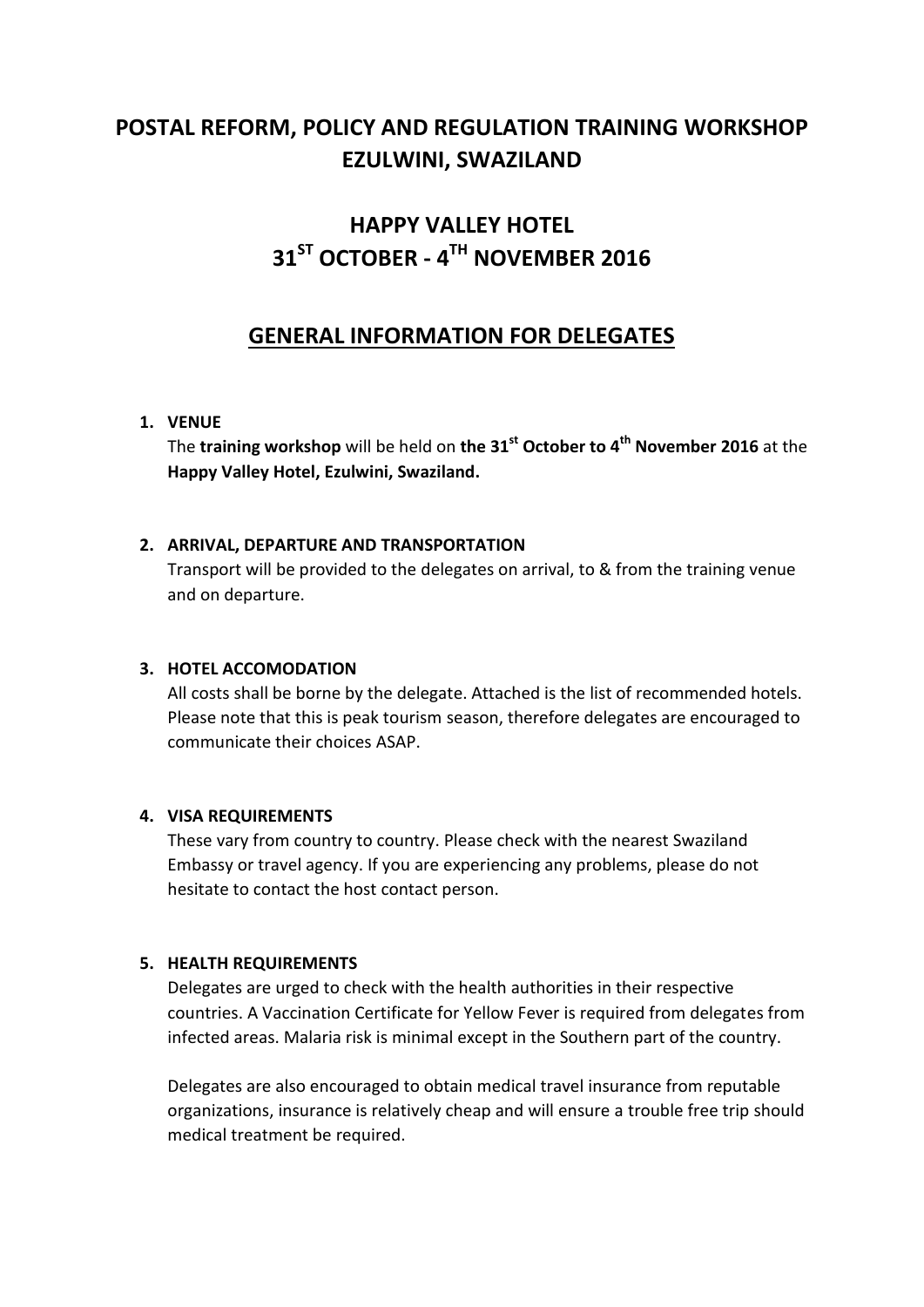#### **6. LOCAL CURRENCY**

Foreign exchange facilities are available through bureau de exchange facilities on weekdays and weekends. Most internationally recognized currencies and travellers cheques can be exchanged at commercial banks, hotels and international airports.

Please note that the exchange rates fluctuate. The above-mentioned are as at  $16^{th}$ August, 2016. The local currency (E-Emalangeni) is at par with the South African Rand: therefore, South African Rands (**NOTES ONLY)** are acceptable.

1 US Dollar = E13.28  $1$  Pound = E17.25  $1 \text{ Furo} = F14.97$ 

#### **7. CREDIT CARDS**

The following credit cards are acceptable in Swaziland banks and in some hotels and restaurants: American Express, Diners, Master Card and Visa Card.

#### **8. SPEED & POLICE**

Delegates who will be driving to Swaziland are advised to have their driver's licence in their vehicles at all times. The general speed limit in Swaziland is 80 kmph reducing to 60 kmph as marked in urban and other areas. For highways it is 120 kmph. On all tar roads are radar and contact speed traps. If you are driving a foreignregistered car you will be expected to pay on the spot.

#### **9. DRUNKEN DRIVING – BE WARNED**

Please do not drink and drive. The controls are very strict. Minimum sentence is 4 years imprisonment or E5000.00 Emalangeni (approximately US\$376.50) fine payable on the spot for foreigners.

#### **10. BUSINESS AND SHOPPING HOURS**

Office and businesses are generally open from 08:00 to 17:00, Monday to Friday. Shopping hours vary but most shops are open from 09:00 to 17:00 Monday to Friday and from 09:00 to 13:00 on Saturdays. Some shops are also open on Sundays between 09:00 to 13:00.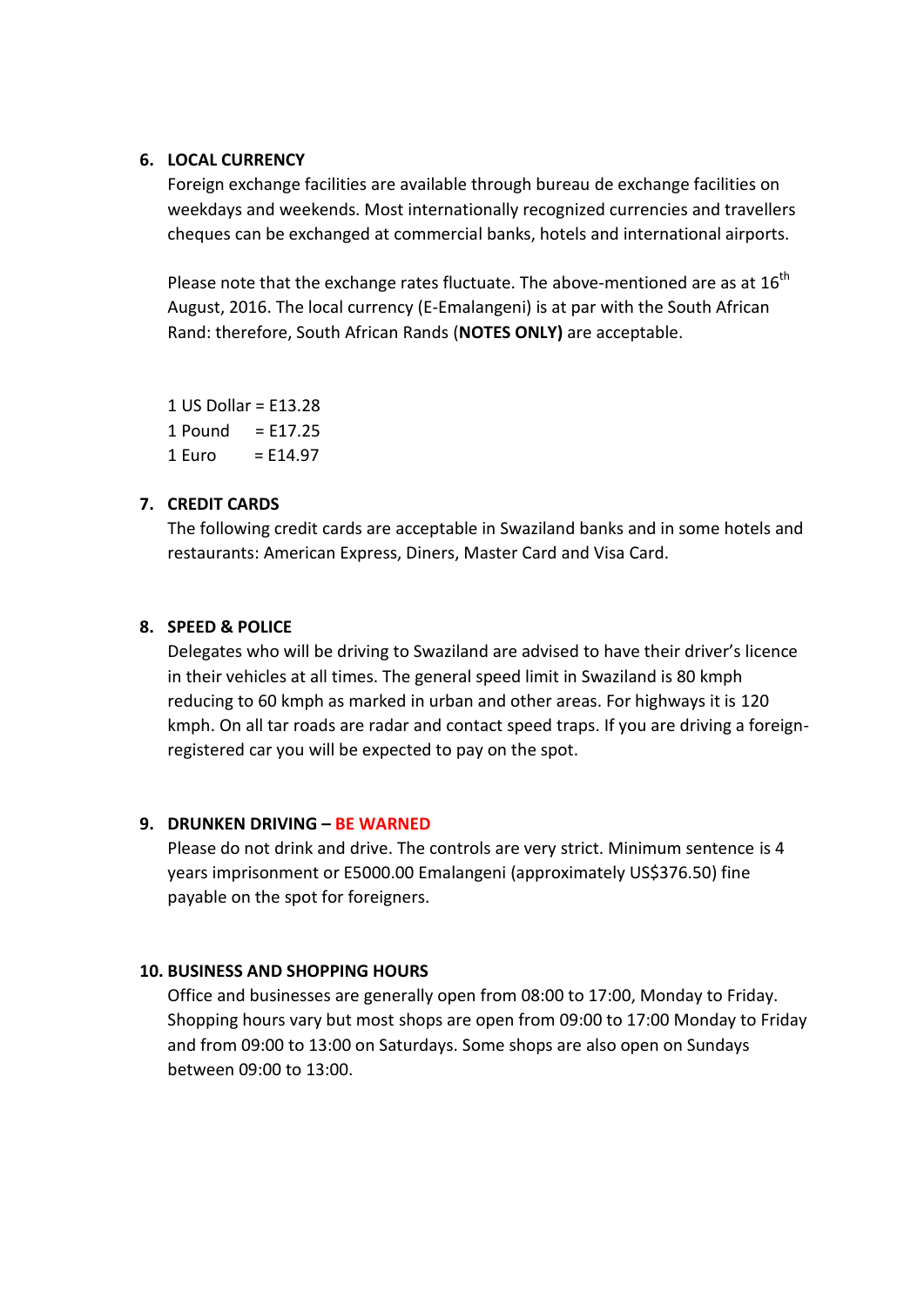#### **11. TEMPERATURE**

The climate in Swaziland is cold at night becoming warm during the day. It is expected that during the period of the meeting, temperatures will range between 11 degrees Celsius and 27 degrees Celsius.

#### **12. LANGUAGE**

English and SiSwati are the official languages.

#### **13. ELECTRICITY**

The mains electricity supply in Swaziland operates at 220 – 230V, 50-60Hz, round pin plugs

#### **14. TIME DIFFERENCE**

Swaziland is in 2 hours ahead of GMT.

#### **15. SAFETY AND SECURITY**

As always, travellers should take a few basic precautions to ensure a safe and pleasant visit:

- Never leave personal property unattended
- Store valuables in your hotel's safety deposit box
- Keep your hotel room locked
- Transport is available and can be booked on time for other special activities
- Avoid displaying expensive jewellery and cameras
- Do not carry large sums of money on your person
- Stay away from dark, isolated areas

#### **16. EMERGENCY SERVICES (TEL NUMBERS):**

**AMBULANCE: 606 911 (Private hospital rates) HOSPITALS: Mbabane Clinic (Private) – 2404 2423/4/5 & MEDISUN Clinic 24162800 Mbabane Government Hospital (Public) – 2404 2111 POLICE**: 999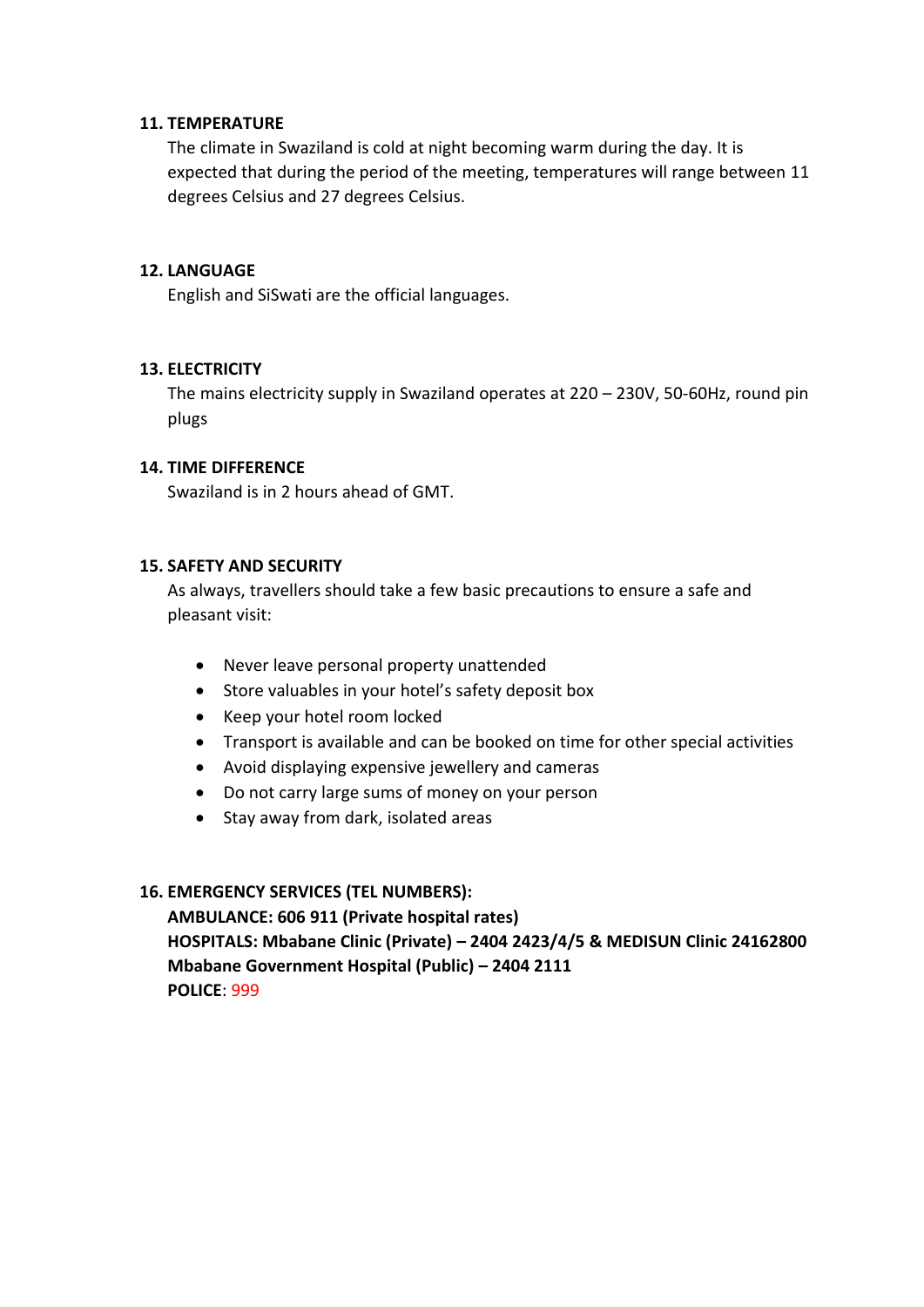#### **17. TELEPHONE SERVICES:**

The country code is +268, No Area code.

The following officers including the host contact will be available for contact in case of emergency:

| <b>CONTACT INFORMATION</b>        |                                        |  |
|-----------------------------------|----------------------------------------|--|
| Tanya Desousa                     | Tsandzekile Dlamini                    |  |
| TEL: +268 2406 7000               | TEL: +268 2406 7000                    |  |
| Cell: +268 7626 3590              | CELL: +268 7861 4296                   |  |
| Email: tanya.desousa@sccom.org.sz | Email: tsandzekile.makama@sccom.org.sz |  |
| desousatanya@yahoo.com            | tsasa.mak@gmail.com                    |  |
|                                   |                                        |  |
|                                   |                                        |  |